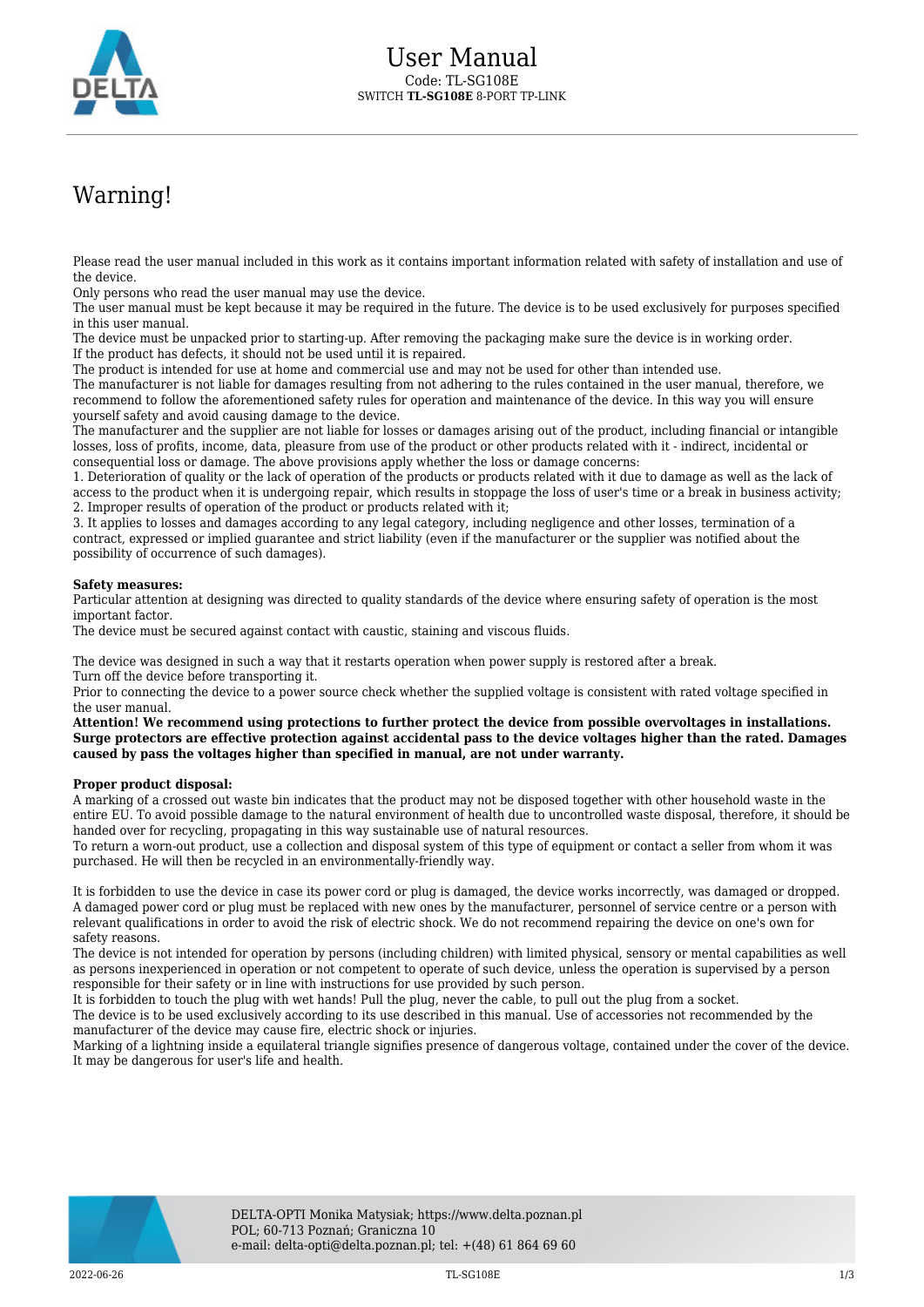

The device is widely used in small computer networks, neighborhood networks. It has built-in the Auto MDI/MDIX function, which does not bother the installer about the problem of straightforward or crossover cables.



| LAN ports:                    | 8 x RJ45                                             |
|-------------------------------|------------------------------------------------------|
| Management via WWW / console: | ✓                                                    |
| LED diodes:                   | Power, Link/Act                                      |
| Transmission speed:           | 10 / 100 / 1000 Mbps: 8 LAN ports - Gigabit Ethernet |
| MAC addresses table:          | 4k                                                   |
| Certificates:                 | FCC, CE Mark, RoHS                                   |
| Power supply:                 | 9 V DC / 0.6 A (power adapter included)              |
| Housing:                      | Metal, Desktop                                       |
| Weight:                       | $0.38$ kg                                            |
| Dimensions:                   | 158 x 101 x 26 mm                                    |
| Manufacturer / Brand:         | TP-LINK                                              |
| Guarantee:                    | 3 years                                              |

Front view:



In the kit:



DELTA-OPTI Monika Matysiak; https://www.delta.poznan.pl POL; 60-713 Poznań; Graniczna 10 e-mail: delta-opti@delta.poznan.pl; tel: +(48) 61 864 69 60